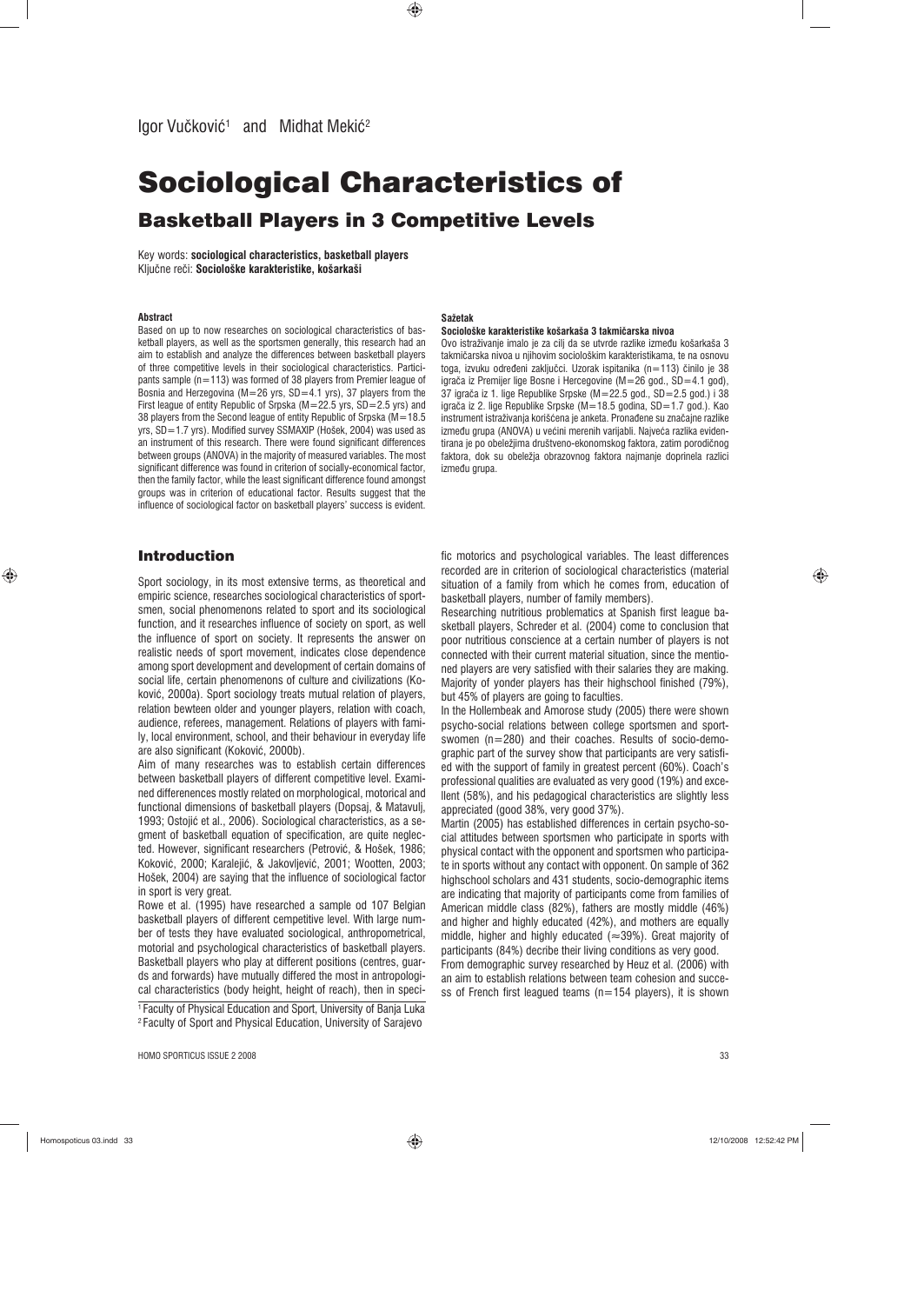that majority of participants practise only basketball (48%), 29% of them study besides basketball, 23% of them finished college. Majority comes from middle civil class.

Vučković (2006) researched differences between basketball players of better-placed and worse-placed teams of First League of Serbia and Montenegro in their opinions on coach's professional and pedagogical qualities. He states that very small number of players of both groups of teams has negative opinion on their coach's professional qualities. Players of worse-placed teams has more positive opinion concerning pedagogical qualities of their coaches.

Blancharda and co-authors (2007) have established motivation for playing in their team on the sample of 2 independent groups of college-basketball players. Through the analysis of demographic items it is seen that majority od basketball players is very satisfied with familiar and material circumstances in which they evolved as basketball players. Majority of them come from family with 2 or 3 children.

Psychologists intervention in elite Izraelian basketball teams was the subject of Lidera's et al. research (2007). Besides physical, technical and tactical programs, basketball players were exposed to psychological techniques as well. Interesting was authors' constatation that work with a) more educated players, b) foreigners and c) players of middle generation had most effect.

In her dissertation, Farneti (2008) researched the influence of team cohesion and leadership on team's success. From the analysis of socio-demographic items  $(n=9)$  it is seen that majority (75%) of total number of examined students ( $n=145$ ) come from averagly situated families; 84% of students come from state Ohio, where is the University itself; great majority are not an only child (87%); the greatest pleasure in college they find in basketball.

# Methods

 $\bigoplus$ 

#### Sample of the examined

By the end of league competition season 2005/2006, there were identified per 3 the best ranked teams of 3 competitive levels in Bosnia and Herzegovina. To be precise, participants sample was formed of 38 players from Premier league of Bosnia and Herzegovina (professionals, M=26 yrs, SD=4.1 yrs), 37 players from the first league of Republic of Srpska (semi-professionals, M=22.5 yrs, SD=2.5 yrs) and 38 players from the second league of Republic of Srpska (amateurs, M=18.5 yrs, SD=1.7 yrs). Therefore, that is 113 players altogether.

#### Sample of variables

Based on isolated latent dimensions from several up to now researches of human's sociological characteristics (Petroviê, & Hošek, 1974; Hošek, 1988; Hošek, 1992; Hošek, & Koraê, 1993), in this research were used independent variables which authors considered significant in development of basketball players. After modification of questionnaire SSMAXIP (Hošek, 2004), from *Family factor* domain, there were data extracted about 1) participant's place of growing-up, 2) material status of family in which he grew up, 3) participant's family's members number, 4) marital status of participant's parents, 5) relations in participant's family, 6) father's support to participant in terms of basketball career, 7) mother's support to participant in terms of basketball career. From *Socially-economical factor,* there were data extracted about 1) conditions under which participant developed as a basketball player (training objects quality), 2) conditions under which participant developed as a basketball player (coach's quality),

3) conditions under which participant developed as a basketball player (number of trainings in a week), 4) participant's evaluation of overall socially-political environment in which he developed as a basketball player. From *Educational factor,* there were data extracted about 1) participant's education, 2) participant's father's education, 3) participant's mother's education, 4) participant's momentary activities; 5) participant's present material situation. Construction of dependent variable was made based on the level of competition in which examined teams perform. The level of competition is the one which represents reliable indicator of quality of each team as a whole.

### Data processing methods

 $\bigoplus$ 

Surveying was performed in the morning hours, before any kind of training activities. Author, along with his 2 assistents, and coaches of the teams examined, attended in the poll of players in a specially chosen room inside training gym.

Scaling of data with the Lancaster procedure in tables of contigence (Cheng et al., 2006) was made on nonparametrical sizes. On scaled data, differences were analized between 3 groups of teams with unvariant analysis of variance (ANOVA), and calculated the values of Pearson's coefficient of contingency (Cj), Correlation (R), Fisher's test (F), discrimination coefficient and Mahalanobis' distance. Critical value  $p = 01$  was used for accepting hypothesis.

# Results and Discussion

Significance of differences between groups of teams in examined sociological characteristics was illustrated with 3 tables. Players of Premier League od Bosnia and Herzegovina were named First Group, players of First League of Republic of Srpska were named Second Group, and players of Second League of Republic of Srpska were named Third Group.

◈

#### *Table 1.*

*Significance of difference among groups compared with specific criterion of family factor*

|                  | Ci   | R    | F     | р    |
|------------------|------|------|-------|------|
| PLGR             | .293 | .286 | 4.863 | .001 |
| <b>FAMS</b>      | .143 | .137 | 1.042 | .036 |
| <b>NOFM</b>      | .296 | .282 | 4.702 | .001 |
| PD <sub>18</sub> | .139 | .140 | 1.094 | .034 |
| <b>ODUP</b>      | .219 | .224 | 2.883 | .006 |
| <b>FASU</b>      | .302 | .260 | 3.959 | .002 |
| <b>MOSU</b>      | .254 | .247 | 3.531 | .003 |

Analizing p-values in table 1, it is noted that criterions: ''place of growing up'' (plgr), ''number of family members'' (nofm), ''I had my father's support'' (fasu), ''I had my mother's support'' (mosu), and ''relations in the family'' (refa) significantly contributed the discrimination between groups. Since the p>.01 for criterions ''parents are divorced'' (pd18) and ''family's material situation'' (fams), it is clear that there is no significant difference between groups.

34 HOMO SPORTICUS ISSUE 2 2008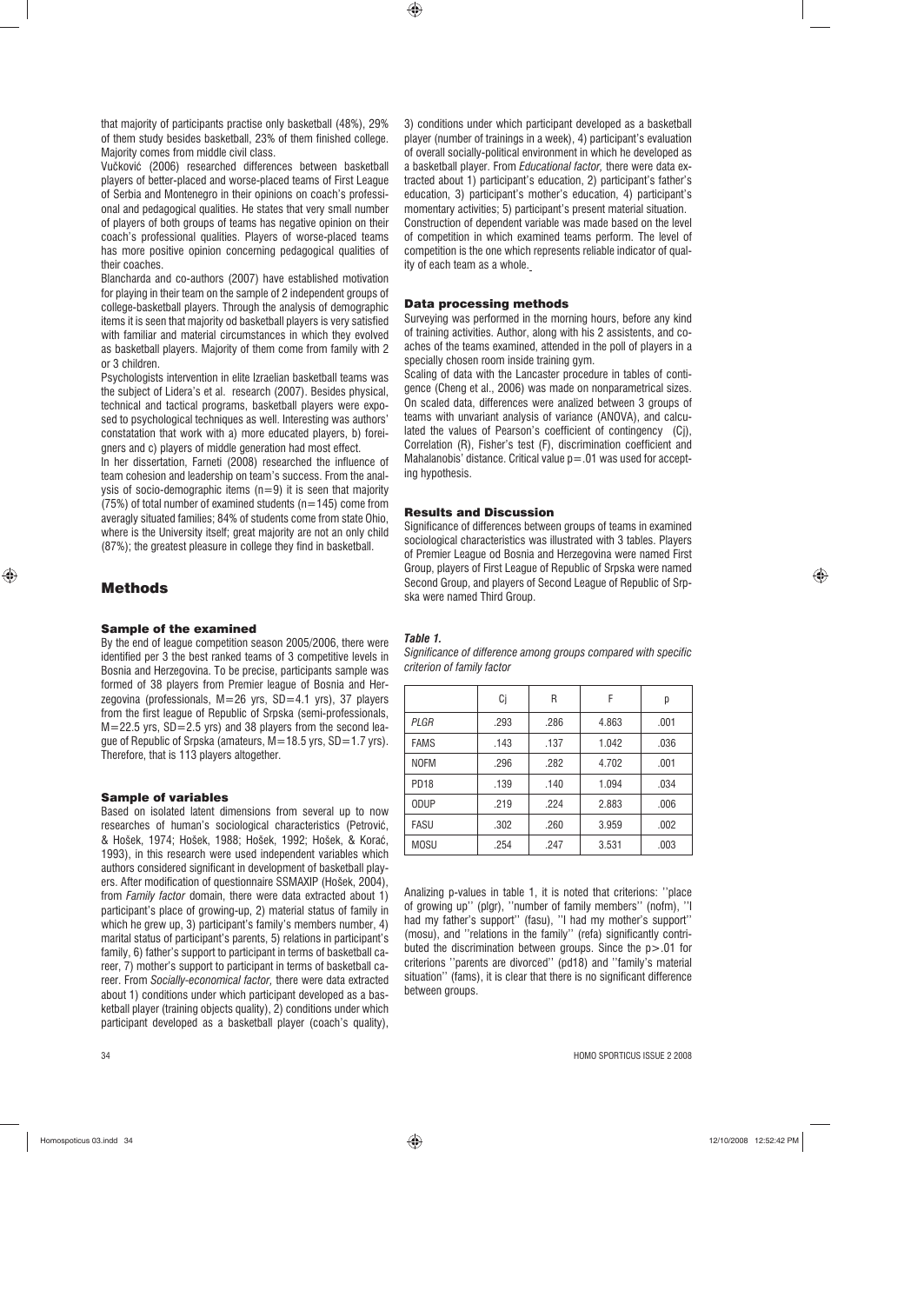#### *Table 2.*

*Significance of difference among groups compared with specific criterions of socially-economical factor*

|             | Ci   | R    |        | р    |
|-------------|------|------|--------|------|
| EOTG        | .319 | .287 | 4.999  | .001 |
| QUCO        | .356 | .381 | 9.416  | .000 |
| <b>NTIW</b> | .404 | .440 | 13.347 | .000 |
| ENVI        | .351 | .320 | 6.323  | .000 |

After analizing p-values from table 2, it is noticeable that (all 4) criterions: "evaluation of training gyms" (eotg), "quality of up to now coaches'' (quco), ''number of trainings in a week'' (ntiw), and ''overall socially-political environment'' (envi) have significantly contributed discrimination between groups.

*Table 3.* 

 $\bigoplus$ 

*Significance of difference among groups compared with specific criterions of educational factors*

|             | Ci   | R    |        | D    |
|-------------|------|------|--------|------|
| <b>PLED</b> | .452 | .417 | 11.341 | .000 |
| <b>FAED</b> | .218 | .202 | 2.295  | .011 |
| <b>MOED</b> | .327 | .344 | 7.256  | .000 |
| <b>MIOW</b> | .398 | .368 | 8.452  | .000 |
| <b>PPMS</b> | .186 | .185 | 1.906  | .015 |

Analizing p-values from table 3, it is noticeable that criterions ''player's education'' (pled), ''player's mother's education'' (moed) and ''momentarily I am occupied with'' (mIow) have significantly contributed discrimination between groups.

Since  $p > 01$  for criterions "player's father's education" (faed) and ''player's present material situation'' (ppms), it is evident that there is no significant difference between groups.

#### Concerning the family factor, and considering the differences among groups of participants, it can be said:

1) percentage of players on specific statuses of place of living depends on competitive level of a basketball player. It appears that place of growing up is very significant factor in creating of basketball career. The city offers more basketball courts then towns and smaller towns, greater competition, more played games in younger categories, and possibility of quality selection of young players. Rowe et al. (1995) and Farneti (2008) had similar results in their researches.

2) since there are no significant differences between groups in criterion ''family's material situation'', it can be said that this life's aspect does not make essential contribution for an average basketball player career in Bosnia and Herzegovina. Evidently, basketball is still available to younger population.

3) the greatest difference in criterion ž'number of family members'' is noted in *only child* status. Amongst most quality players (First Group) there is only one player who is an only child, which is considerably less comparing the less quality players (in Second Group - 6 players that are an only child, in Third Group  $-8$ players that are an only child). Also, in First group there are 7.9% players who have more than 2 brothers or sisters, which is considerably more comparing the other 2 groups of teams. Hence, the

best players come from families with more family members. That phenomenon was explained long ago by sociologists: children from families with more family members are more persistent, conscientious, obedient, motivated, fond to team work, i. e. have those characteristics which supreme sport requires.

4) considering there are no significant differences between groups in criterion ž'parents are divorced", it can be infered that marital status has no influence on difference in quality of examined players. However, it must be said that smaller percentage of parents of the most quality group (2.6%) divorced, than in players of Second (10.8%) and Third Group (10.5%). On the other hand, parents of basketball players who more fit in perennial standard of divorced marriages in Bosnia and Herzegovina, where every twelfth marriage did not work ( $\approx$ 8% of divorced; data of Republic Institute for Statistics of Republic of Srpska).

5) the data that players of all 3 groups of teams in great percentage (81.1%-89.5%) relations in their family evaluate as good is impressive. Smaller ''deviation'' both in positive and in negative sense are players of Third Group.

6) players of First Group of teams had more of father's support than players in other 2 groups. It is probable that noticed talent at players of First Group was more evident, and their fathers realized that they should give a support to a young player in development of a basketball career.

7) from adequate table there are noticed certain differences between groups in terms of having mother's support during up to now career. However, it can not be said that this support significantly discriminated good and bad players, because the results of First and Third Group are similar.

The greatest difference (the greatest coefficients of discrimination) in examined groups are in criterion ž'place of growing up' (.131), "number of family members" (.092) and ž'relations in family'' (.050). It can be said that these 3 criterions of family factors, and in this direct order of importance, most significantly determined quality of a player. Accordingly to excpectations, on established statuses, the most homogeneous group was the First Group, while the greatest difference is between (Mahalanobis) First and Third group of teams.

Concerning the socially-economical factor it can be said:

1) players of the First Group have the most positive opinion about gyms where they trained. A bit unexpected result was that Second Group of teams has the most negative opinion on this criterion. However, concerning that cities from which examined teams of Second and Third Group come from, are equal by size and economical power, this kind of relation becomes acceptable and reasonable.

2) result on criterion ''coach's quality'' is unexpected, since the players of Second Group have the most negative opinion concerning their up to now coaches. It would be logical that players of the Third Group are the most dissatisfied with their up to now coaches.

3) players of the First Group are significantly different then the players of Second Group, because they consider that the number of weekly trainings was sufficient for ther basketball development in the greater percentage.

4) players of the Second Group are significantly dissatisfied with entire socially-political environment in which they developed as basketball players, then players in the other 2 groups. It is interesting that players of Third Group are the most satisfied with the environment mentioned.

Concerning that groups have the greatest difference (the greatest discrimination coefficient) in criterion ''number of trainings in a week'', it can be said that this criterion most significantly discriminated examined groups. Players of Second and Third Group as the most significant reason of their bad quality see in the number

Homospoticus 03.indd 35 12/10/2008 12:52:42 PM

 $\bigoplus$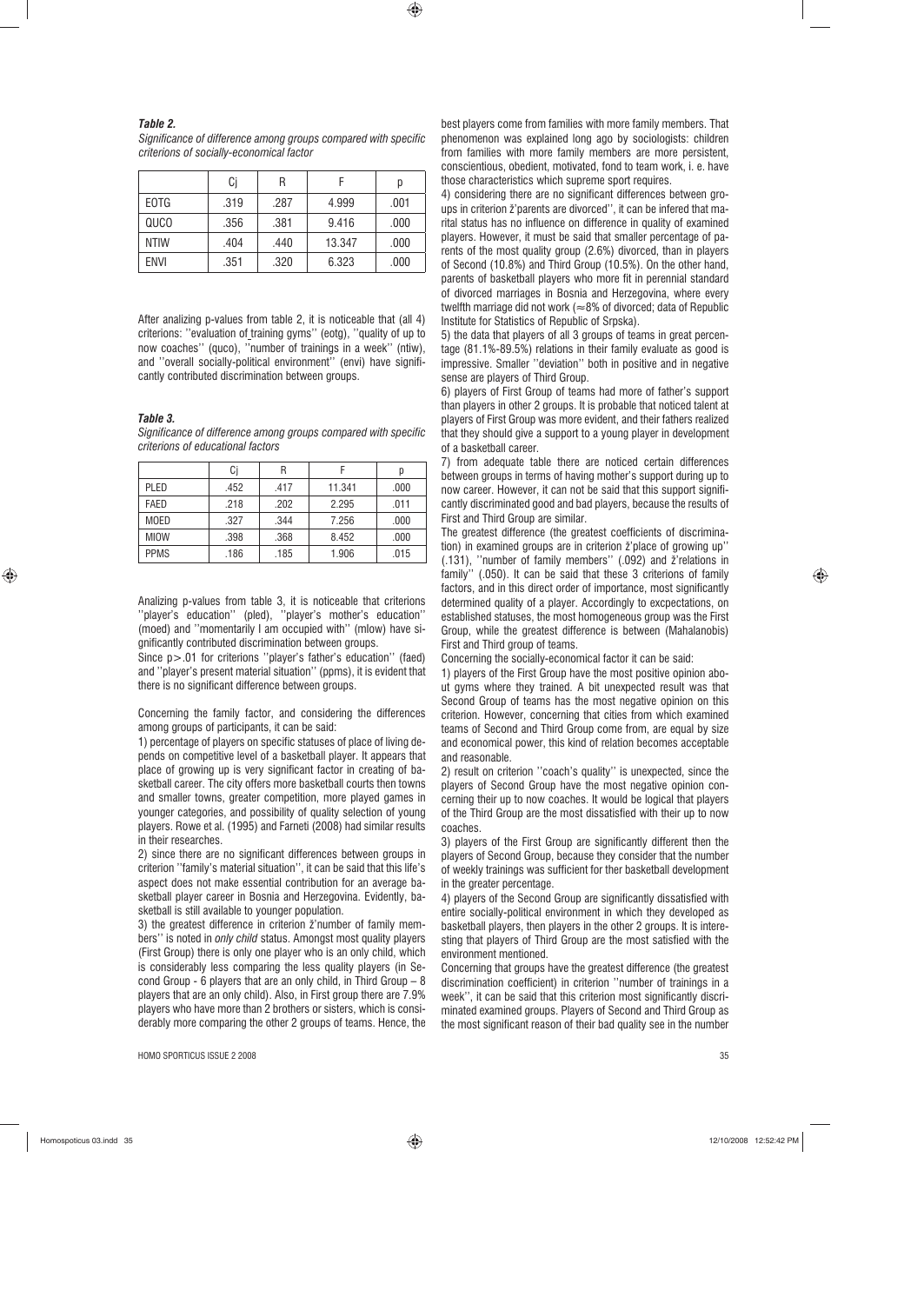of trainings they had during their career. First Group was the most homogeneous in established statuses, while the greatest distance (Mahalanobis) is among First and Second Group of teams. Apparent frustration of players of Second Group is explained with their unfulfilled ambition to become excellent basketball players, and they think that the reason of their unsuccess are the ''outer'' circumstances, and not themselves.

On the aspect of differences among groups of participants in criterions of educational factor, it can be said:

1) there are significant differences among groups in criterion ''player's education'', but we must be careful with discussion of extracted informations. If we look at the age structure of participants (M=22.5 yrs), it becomes clear it is about very young players. Great percentage od them is still in school. Players of the First Group are professional basketball players and we can see quite clearly concerning their education. If we consider that 26.3% of players still haven't finished their education, we come to conclusion that professional basketball players have proper education. Among players of Second Group there are many students and the impression is that this group has the most evident educational potential. The worst educational situation is in the players of Third Group.

Comparing educational status and potential od basketball players from Bosnia and Herzegovina with American basketball players (Farneti, 2008), it becomes evident that American basketball players are on the greater educational level. The reason is sistematic. With series of facilities for sportsmen, American university system stimulates perspective sportsmen to finish college after high school.

2) considering there are no significant differences among groups, it can be said that education of player's father had not contributed differences in quality of examined basketball players.

3) the most evident differences in criterion ''player's mother's education'' are in favour of Second Group, because mothers of players of Second Group are the most educated. Therefore, player's quality is not proportional, nor dependent on mother's education.

Comparing this research with the research done by Martin (2005), it is seen that parents of young American sportsmen are slightly more educated than parents of basketball players in Bosnia and Herzegovina: fathers-Americans=42% higher and highly educated, Bosnia and Herzegovina-fathers=36% higher and highly educated; mothers-Americans=39% higher and highly educated, Bosnia and Herzegovina-mothers=31% higher and highly educated.

4) results of players of Third Group declaring on criterion on ''momentarily I am occupied with'' are surprising: nay 65.8% of players declared they only want to practice basketball. This information is surprising concerning that these are players-amateurs.

5) even though significant differences among groups are not recorded statistically, it is noticeable certain connection of competition levels with material situation of basketball players. Players of First Group have the best material situation, and the players of Third Group the worst.

Examined groups have the greatest difference (the greatest discrimination coefficient) in criterions ''player's education'' (.288) and ''momentarily I am occupied with'' (.155). It can be said that these two criterions of educational factor have most significantly determinated player's quality. The First Group was the most homogeneous in established statuses, while the greatest distance (Mahalanobis) is among Second and Third Group of teams.

 $\bigcirc$ 

Based on up to now researches on sociological characteristics of basketball players, as well as the sportsmen generally, this research had an aim to establish and analyze the differences between basketball players of three competitive levels in their sociological characteristics. Participants sample (n=113) was formed of 38 players from Premier league of Bosnia and Herzegovina, 37 players from the First league of entity RS and 38 players from the Second league of entity RS. Modified survey SSMAXIP (Hošek, 2004) was used as an instrument of this research. There were found significant differences between groups (ANOVA) in the majority of measured variables. The most significant difference was found in criterion of socially-economical factor, then the family factor, while the least significant difference found amongst groups was in criterion of educational factor. Results suggest that the influence of sociological factor on basketball players' success is evident. Concerning all of this, in conclusion authors suggest coaches to consider sociological factor in basketball success during selection of young players. Results extracted with this research can help the coach as a concept or an idea for his comprehension of sociological situation of his own team.

## References

Blancharda, C. M., Maska, L, Vallerandb, R. J., De la Sablonnièrec, R., Provencherb, P. (2007). Reciprocal relationships between contextual and situational motivation in a sport setting. *Psychology of sport and Exercise, 8,* 854-873.

Cheng, P., Liou. J., Liou, M., Aston, J. (2006). Data Information in contingency Tables: A Fallacy of Hierarchical Loglinear Models. Journal of Data Science 4, 387-398.

Dopsaj, M. i Matavulj, D. (1993). Morfološki i motorički pokazatelji jugoslovenskih košarkaša različitog takmičarskog nivoa. [Morphological and motorical indicators of Yugoslovenian basketball players in different competitive level]. *Fiziìka kultura,* br. 4, Beograd.

Farneti, C. (2008). Exploring Leadership Behaviors and Cohesion in NCAA Division III Basketball Programs. Dissertation. Ohio State University, Health, Physical Education and Recreation.

Heuz, J., Raimbault, N., Fontayne, P. (2006). Relationships between cohesion, collective efficacy and performance in professional basketball teams: An examination of mediating effects*. Journal of Sports Sciences*, Volume 24, Issue 1, pages 59 – 68.

Hollembeak, J., Amorose, A. J. (2005). Perceived Coaching Behaviors and College Athletes' Intrinsic Motivation: A Test of Self-Determination Theory. *Journal of Applied Sport Psychology*, Volume 17, Issue 1, pages 20 – 36.

Hošek, A. (1988). Struktura socijalnog statusa muške omladine u SFRJ. [Structure of social status of male youth in SFRJ]. Revija za sociologiju, 19, 3:275-295.

Hošek, A. (1992). Latentna struktura socijalnog statusa mladih žena. [Latent structure of social status of young women]. Sociologija, 34, 1:39-54.

Hošek, A., Korać, V. (1993). Prilog poznavanju veza između socijalnog statusa i morfoloških karakteristika. [Annex to cognitioning relations among social status and morphological characteristics]. Gledišta, 34, 1-6:157-170.

Hošek, A. (2004). Elementi sociologije sporta. [Elements of sport's sociology 2]. Faculty of Physical Education, Leposaviê. Karalejiê, M., Jakovljeviê, S. (2001). Osnove košarke. [Basics of basketball]. Faculty of Physical Education and Sport, Belgrade.

 $\bigoplus$ 

 $\bigoplus$